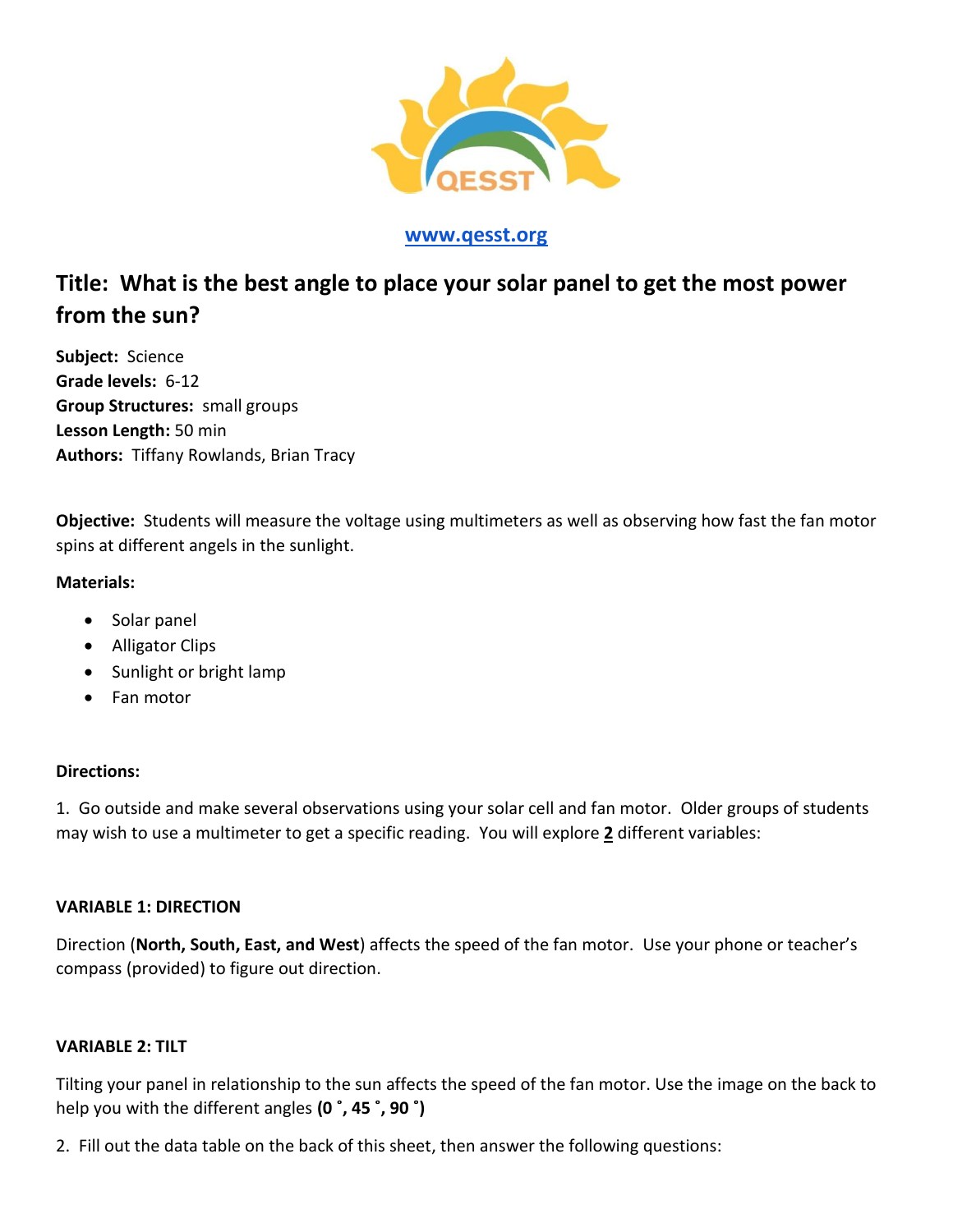## **QUESTIONS:**

- a. Was there a difference in the speed of the fan based on the direction?
- b. How did tilting the panel affect the fan performance?
- c. What do you think would be the best direction and angle to place a panel on your home?
- d. Why is that the best angle? Could that change? If so how could it change?

e. How would you design your solar panels to get the most power on average across the day and year? (Draw a picture)